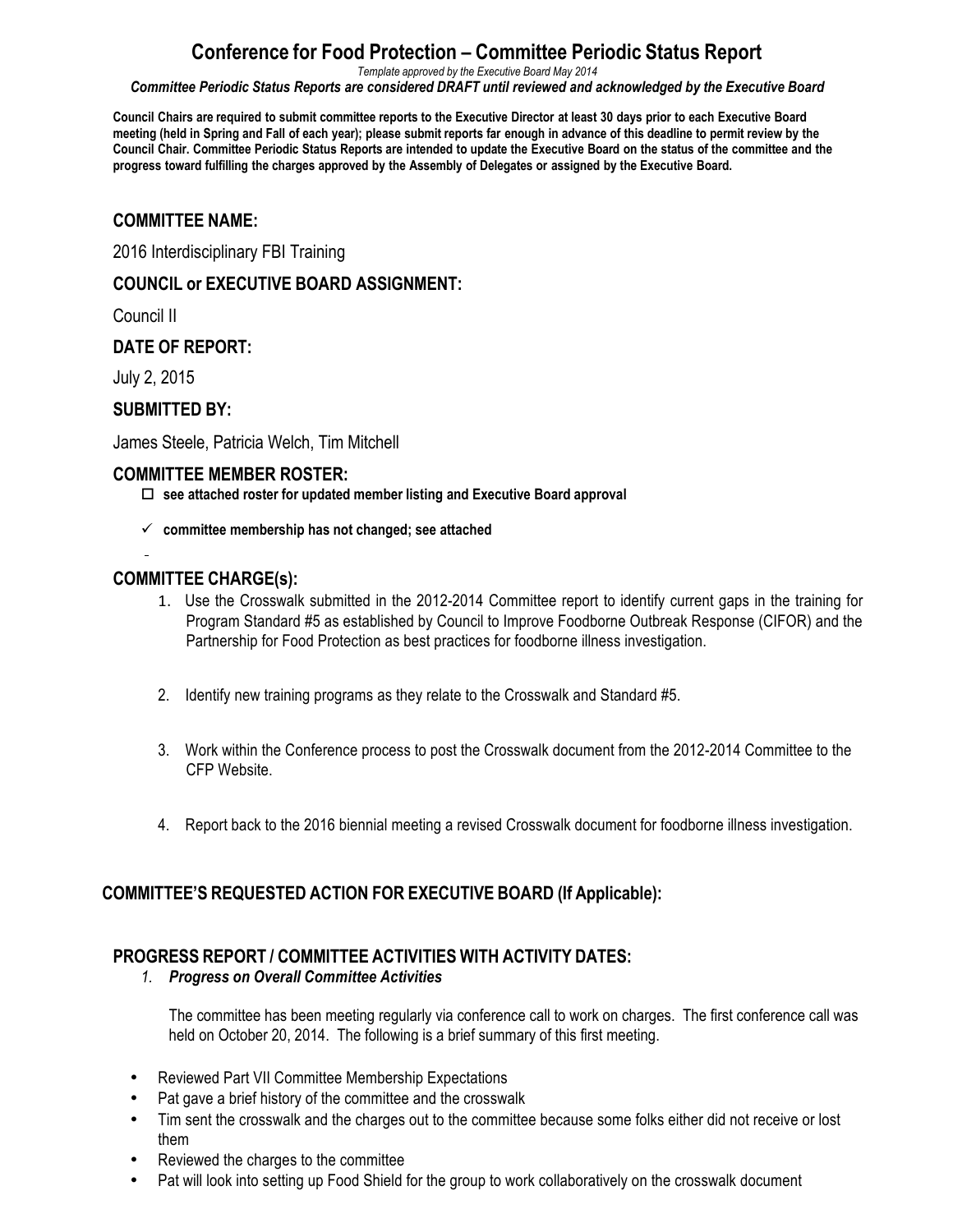### **Conference for Food Protection – Committee Periodic Status Report**

*Template approved by the Executive Board May 2014*

*Committee Periodic Status Reports are considered DRAFT until reviewed and acknowledged by the Executive Board*

- Janet will try to get a copy of the RRT training to share with the team
- All members asked to review the crosswalk and charges and come with recommendations for the next meeting
- Next meeting on 11/17/14 1:00 pm EST

The second conference call was held on 12/15/14. James Steele was not available due to a medical emergency. The following is a brief summary of the meeting.

- Pat reviewed Food Shield, sounds like everyone is getting registered. Some folks already have access.
- Matt Jenkins and Pat Welch, Roger, Jeff Agreed to examine for gaps. (Charge 1/Subcommittee 1)
- Tim will look at number 2 with Susan Algeo and Dan and Kris. (Charge 2/Subcommittee 2)
- The group will work with the conference to get the current crosswalk posted. (Charge 3)
- Next group meeting will be 2/17/15 at 12 CST. (Pat to set Up)
- Sub committees will meet before 2/17/15 #1 will be 1/13/15 and Number 2 will be 1/23/15.

The third conference call was held 3/3/2015. *`*

- Reviewed the progress of the two subcommittees and determined that the subcommittees were on the right track.<br>• The subcommittees with continue to meet before the next full committee meeting scheduled for 5/21/15.
- The subcommittees with continue to meet before the next full committee meeting scheduled for 5/21/15.

The full committee held a conference call on 6/11/15.

- Reviewed the progress of the two subcommittees and reviewed the standard 5 with the crosswalk document.
- The next full committee meeting is scheduled for August 20, 2015 at 12:00 noon CT.

#### *2. Progress Addressing each Assigned Committee Charge*

Two subcommittees were created to work on the charges. Workgroup 1 has been working on Charge 1 and Workgroup 2 has been working on Charge 2.

Subcommittee working on Charge 1 *-* Use the Crosswalk submitted in the 2012-2014 Committee report to identify current gaps in the training for Program Standard #5 as established by Council to Improve Foodborne Outbreak Response (CIFOR) and the Partnership for Food Protection as best practices for foodborne illness investigation.

The subcommittee is using the trainings in the Crosswalk document to see in there are gaps in (see attachment 2)

The subcommittee held calls on 4/23/15 and 5/5/15.

Subcommittee working on Charge *2 -* Identify new training programs as they relate to the Crosswalk and Standard #5.

The subcommittee is looking at the following trainings:

NEHA course "I-FITT-RR" provides training in many of the identified crosswalk areas.

CDC e-learning course "Environmental Assessment of Foodborne Illness Outbreaks"

The IFPTI Foodborne Illness Investigations Part 1-6.

The subcommittee held conference calls on 4/23/15 and 6/3/15

Page 2 of 2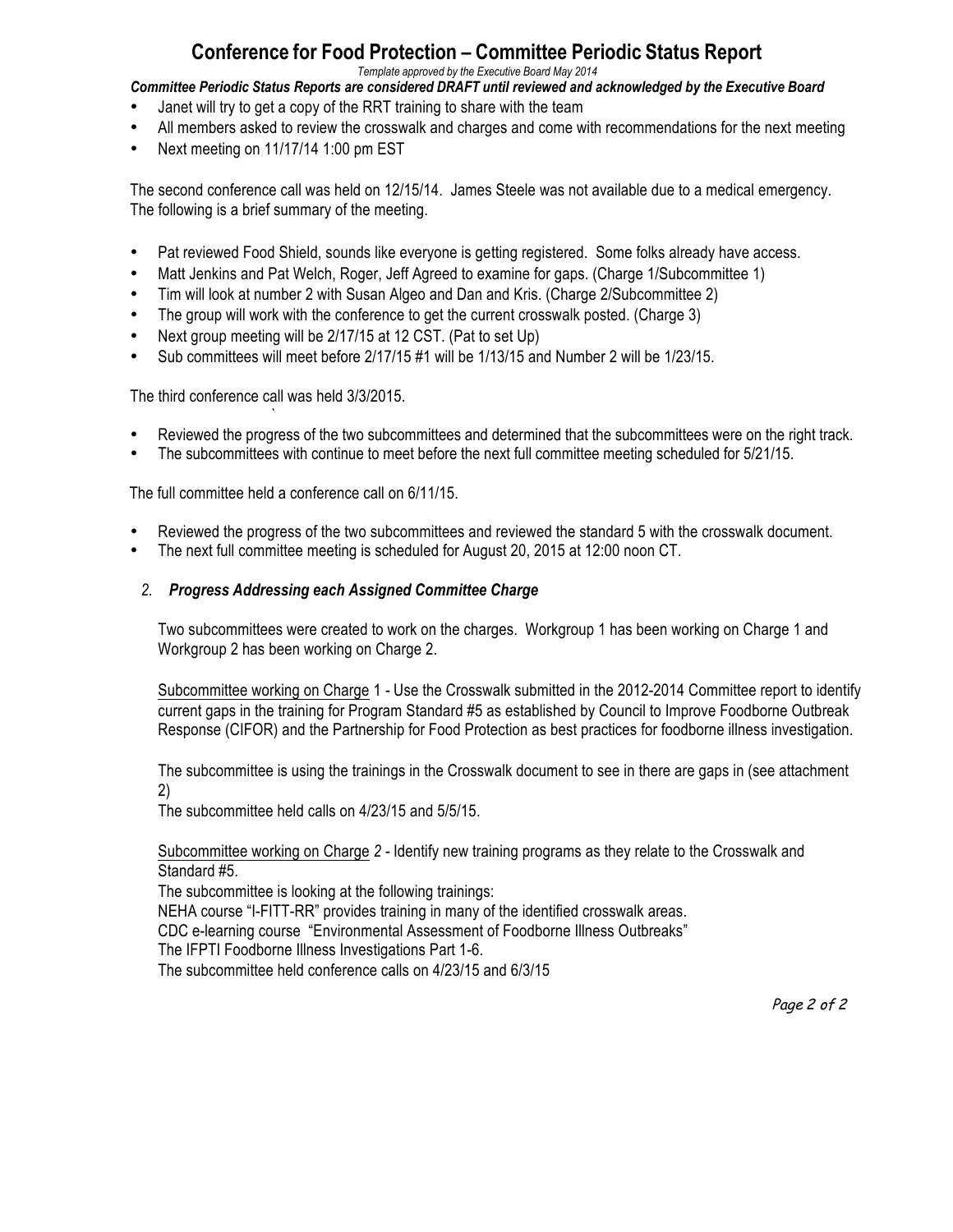#### *2016 Interdisciplinary Foodborne Illness Training Committee* Minutes 6/11/2015

Present on conference call: Susan Algeo Jeff Belmont Matthew Jenkins Kris Markulin Tim Mitchell Roger Mozingo Dan Okenu Pat Welch

> • Reviewed the progress of the two subcommittees and determined that the subcommittees were on the right track.

Workgroup 1 reported that they completed an assessment of the following programs:

- o RRT
- o CIFOR
- o MFRPS
- o IAFP Procedures to Investigate Foodborne Illness
- o NASDA version 4.0
- o NEHA Epi-Ready

Workgroup 2 reported that they assessed the following new programs that were not in the original crosswalk document:

- o NEHA I-FITT-RR
- o CDC Foodborne Illinois Outbreak Environmental Assessments

Further work to accomplish – Summary of recommendations

Discussed that the final committee report is due December 4, 2015 and that we needed to think about what are recommendations from the committee will be to CFP. We also need to decide whether our committee wishes to be reformed to continue its work to complete current/new charges for the 2016-2018 biennium or if it will have run its course and can be retired.

These will be discussed on our 8/20/15 call.

• The subcommittees with continue to meet before the next full committee meeting scheduled for 08/20/15.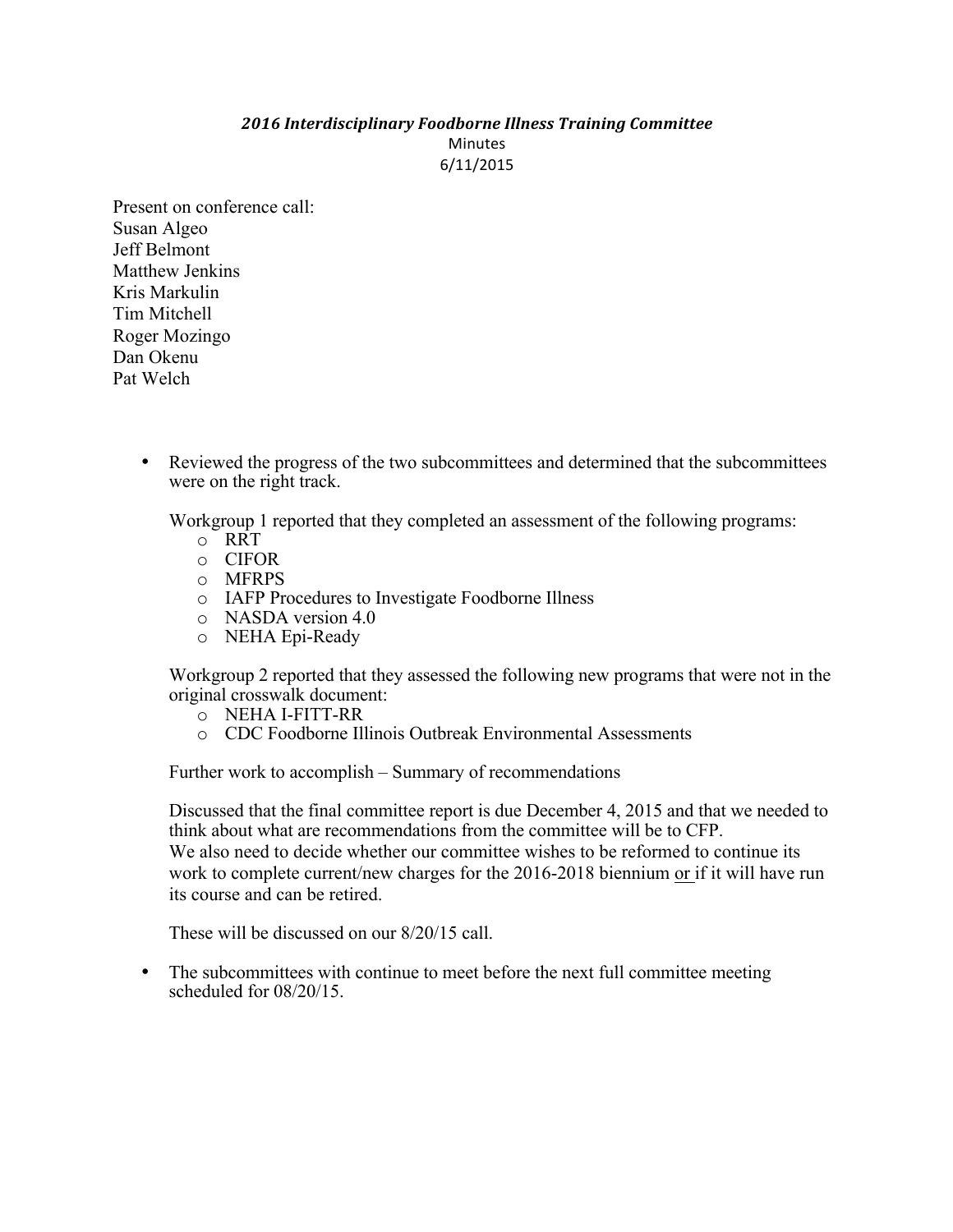| <b>STANDARD 5</b>                                                                                                                                                                                                                                                                                                                                                                                                           |                     |              |              |                                                                                     |                                                   |                                                                                                   |                          |                                                                                |
|-----------------------------------------------------------------------------------------------------------------------------------------------------------------------------------------------------------------------------------------------------------------------------------------------------------------------------------------------------------------------------------------------------------------------------|---------------------|--------------|--------------|-------------------------------------------------------------------------------------|---------------------------------------------------|---------------------------------------------------------------------------------------------------|--------------------------|--------------------------------------------------------------------------------|
| 1. Investigative procedures. (RRT Page 518 shows the table)                                                                                                                                                                                                                                                                                                                                                                 |                     |              |              |                                                                                     |                                                   |                                                                                                   |                          |                                                                                |
|                                                                                                                                                                                                                                                                                                                                                                                                                             |                     |              |              |                                                                                     |                                                   |                                                                                                   |                          |                                                                                |
|                                                                                                                                                                                                                                                                                                                                                                                                                             | <b>RRT</b>          | <b>CIFOR</b> | <b>MFRPS</b> | <b>IAFP</b><br>Procedures<br>To<br>Investigate<br>Foodborne<br>Illness<br>Sixth ed. | <b>NASDA</b><br>Version<br>4.0.<br>August<br>2011 | <b>NEHA Epi-</b><br>Ready.<br>Foodborne<br>Illness<br>Response<br>Strategies.<br><b>June 2006</b> | <b>NEHA</b><br>I-FITT-RR | <b>CDC</b><br>Foodborne<br>Illness<br>Outbreak<br>Environmental<br>Assessments |
| a.<br>The program has<br>written operating<br>procedures for<br>responding to and /or<br>conducting<br>investigations of<br>foodborne illness and<br>food-related injury*.<br>The procedures clearly<br>identify the roles,<br>duties and<br>responsibilities of<br>program staff and how<br>the program interacts<br>with other relevant<br>departments and<br>agencies. The<br>procedures may be<br>contained in a single | II. A.<br>Chapter 1 | 3.1          | 5.3          | Page 3-4                                                                            | IV, V, VI,<br>IX, XII                             | Modules<br>1, 2, 3, 4, 5, 6                                                                       | Module 1                 |                                                                                |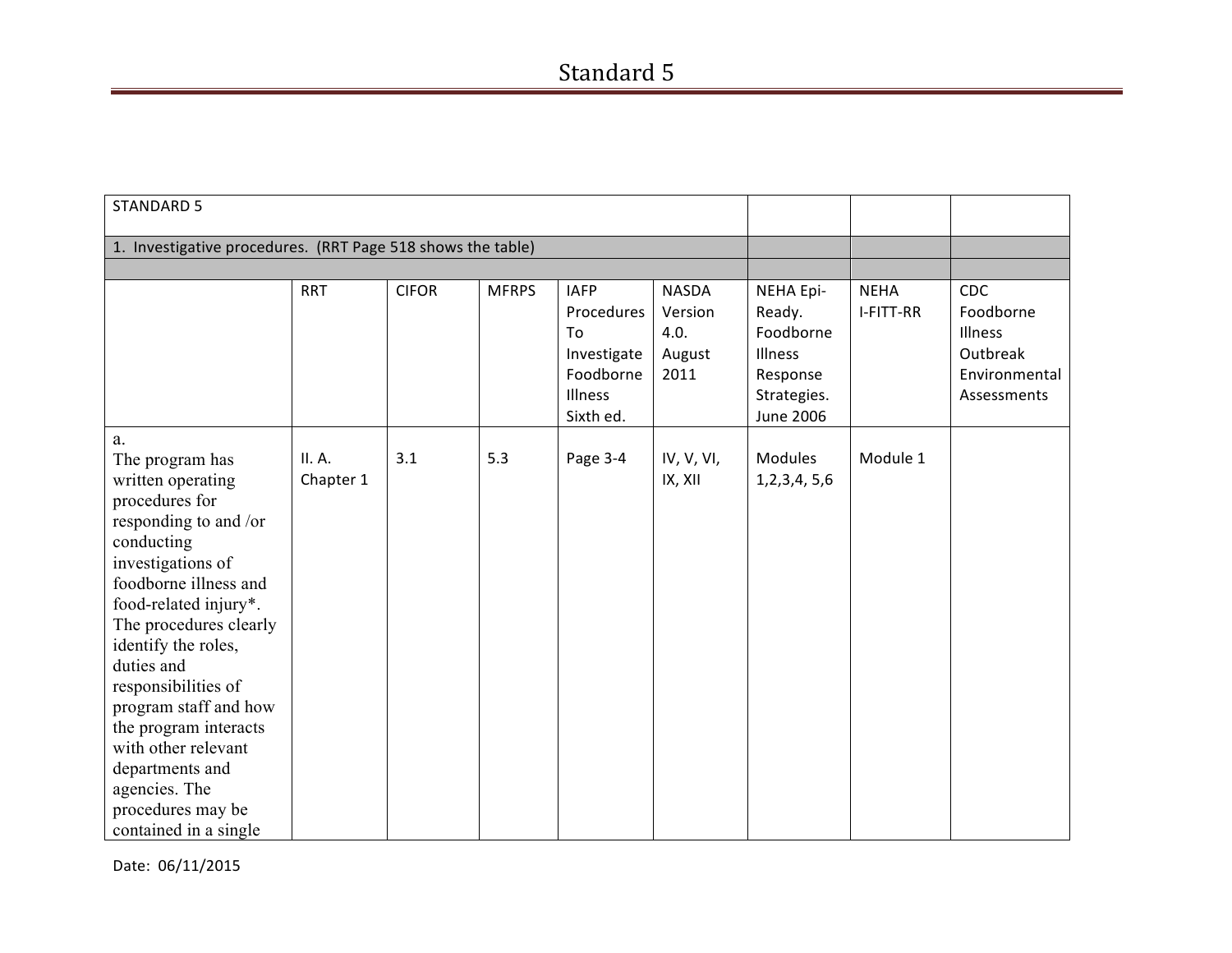| source document or in<br>multiple documents.                                                                                                                                                                                                                                                                                                                                                          |                           |     |      |         |                    |          |  |
|-------------------------------------------------------------------------------------------------------------------------------------------------------------------------------------------------------------------------------------------------------------------------------------------------------------------------------------------------------------------------------------------------------|---------------------------|-----|------|---------|--------------------|----------|--|
| b.<br>The program maintains<br>contact lists for<br>individuals,<br>departments, and<br>agencies that may be<br>involved in the<br>investigation of<br>foodborne illness, food-<br>related injury* or<br>contamination of food.                                                                                                                                                                       | II.B.<br>Chapters<br>2&3. | 3.6 | 5.3c | Page3-4 | III, V, VI         | Module 1 |  |
| c.<br>The program maintains<br>a written operating<br>procedure or a<br>Memorandum of<br>Understanding (MOU)<br>with the appropriate<br>epidemiological<br>investigation<br>program/department to<br>conduct foodborne<br>illness investigations<br>and to report findings.<br>The operating<br>procedure or MOU<br>clearly identifies the<br>roles, duties and<br>responsibilities of each<br>party. | II.A.<br>Chapter 1.       | 3.1 | 5.3a | ?       | V, VI, IX,<br>XIII | Module 1 |  |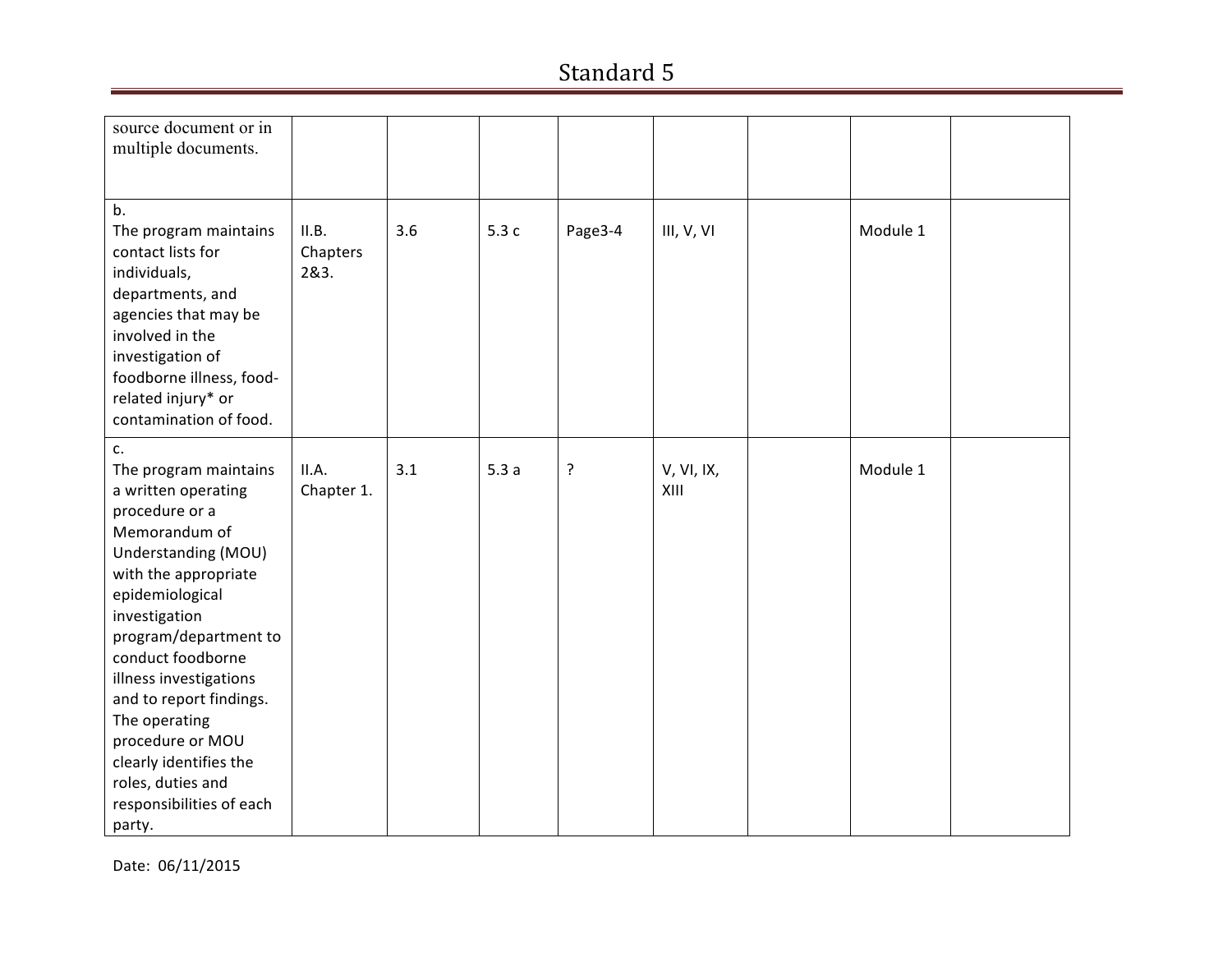| d.<br>The program maintains | II. E.      | 3.5        | 5.5 | Page 2,3,4 | V, VI, X | Module 1    | Module 2 |  |
|-----------------------------|-------------|------------|-----|------------|----------|-------------|----------|--|
| logs or databases for all   | Chapter 11  |            |     |            |          |             |          |  |
| complaints or referral      |             |            |     |            |          |             |          |  |
| reports from other          |             |            |     |            |          |             |          |  |
| sources alleging food-      |             |            |     |            |          |             |          |  |
| related illness, food-      |             |            |     |            |          |             |          |  |
| related injury* or          |             |            |     |            |          |             |          |  |
| intentional food            |             |            |     |            |          |             |          |  |
| contamination. The final    |             |            |     |            |          |             |          |  |
| disposition for each        |             |            |     |            |          |             |          |  |
| complaint is recorded in    |             |            |     |            |          |             |          |  |
| the log or database and     |             |            |     |            |          |             |          |  |
| is filed in or linked to    |             |            |     |            |          |             |          |  |
| the establishment           |             |            |     |            |          |             |          |  |
| record for retrieval        |             |            |     |            |          |             |          |  |
| purposes.                   |             |            |     |            |          |             |          |  |
|                             |             |            |     |            |          |             |          |  |
|                             |             |            |     |            |          |             |          |  |
| e.                          |             |            |     |            |          |             |          |  |
| Program procedures          | Chapter     | Chapter 4, | 5.5 | Page3-11   |          | Module 1, 6 | Module 2 |  |
| describe the disposition,   | 9,10,11 &   | 4.3,       |     |            |          |             |          |  |
| action or follow-up and     | 13          | Chapter 5  |     |            |          |             |          |  |
| reporting required for      |             |            |     |            |          |             |          |  |
| each type of complaint      |             |            |     |            |          |             |          |  |
| or referral report.         |             |            |     |            |          |             |          |  |
| f.                          |             |            |     |            |          |             |          |  |
| Program procedures          | Chapters    | Chapter    | 5.5 | ?          | IX       | Module 1    | Module 2 |  |
| require disposition,        | 9, 10, 11 & | 4,5        |     |            |          |             |          |  |
| action or follow-up on      | 13          |            |     |            |          |             |          |  |
| each complaint or           | (pg.212?)   |            |     |            |          |             |          |  |
| referral report alleging    | Subsection  |            |     |            |          |             |          |  |
| food-related illness or     | D           |            |     |            |          |             |          |  |
| injury within 24 hours.     |             |            |     |            |          |             |          |  |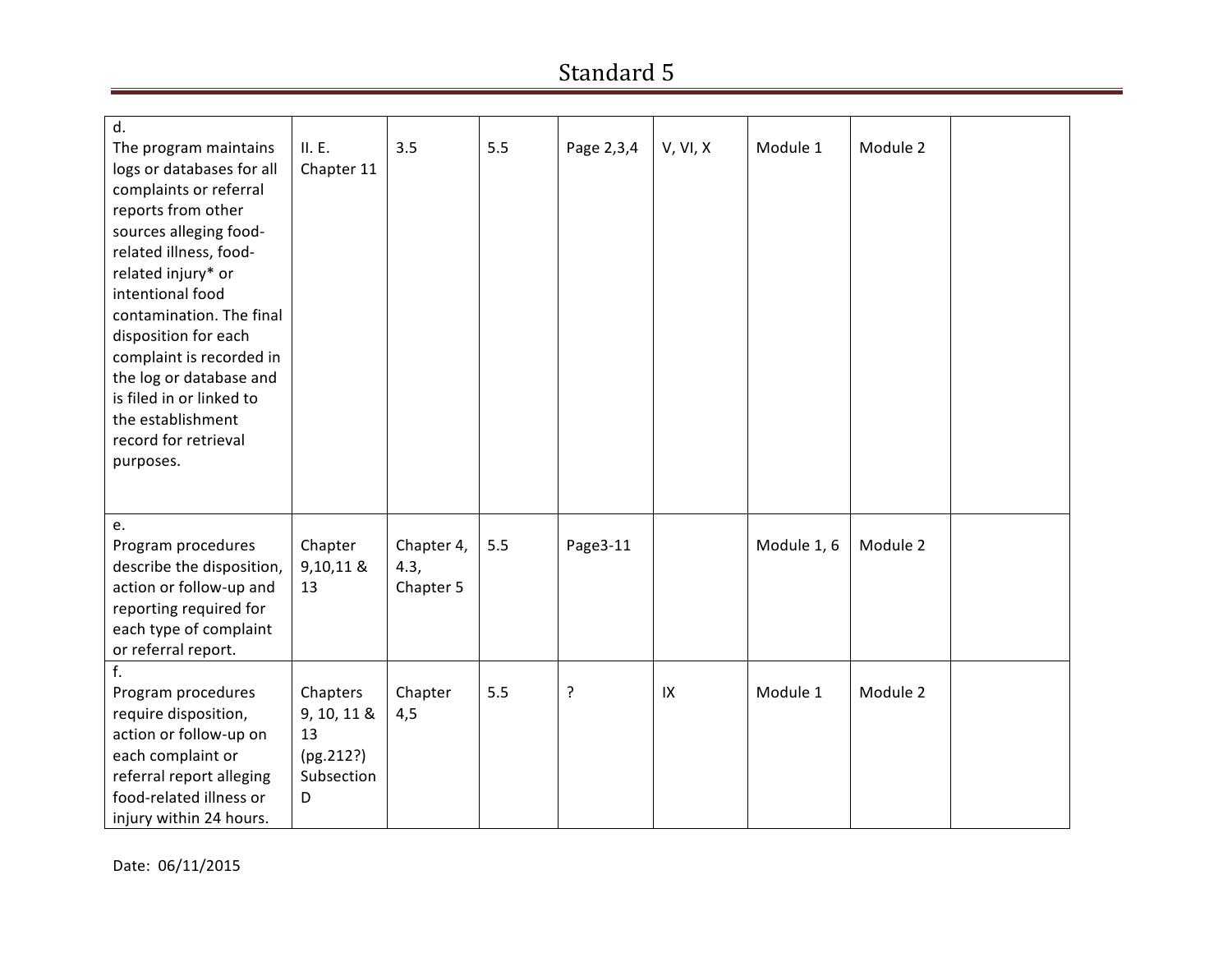| g.<br>The program has<br>established procedures<br>and guidance for<br>collecting information<br>on the suspect food's<br>preparation, storage or<br>handling during on-site<br>investigations of food-<br>related illness, food-<br>related injury*, or<br>outbreak investigations. | Chapters<br>9,10, 11 &<br>13<br>Page 212?<br>Subsection<br>D | Chapter 4,<br>5   | 5.5 | Pages 41-<br>45  | VI                 | Module 3,5                           | Module 2 | Lesson 5 |
|--------------------------------------------------------------------------------------------------------------------------------------------------------------------------------------------------------------------------------------------------------------------------------------|--------------------------------------------------------------|-------------------|-----|------------------|--------------------|--------------------------------------|----------|----------|
| h.<br>Program procedures<br>provide guidance for<br>immediate notification<br>of appropriate law<br>enforcement agencies if<br>at any time intentional<br>food contamination is<br>suspected.                                                                                        | Chapter 6,<br>10                                             | 3.1, 3.10,<br>6.3 | 5.5 | Pages 99-<br>103 | IV, VI, IX,<br>XI  | <b>Modules</b><br>1,6                | Module 8 |          |
| Program procedures<br>provide guidance for<br>the notification of<br>appropriate state<br>and/or federal agencies<br>when a complaint<br>involves a product that<br>originated outside the<br>agency's jurisdiction or<br>has been shipped<br>interstate.                            | Chapter 6,<br>10                                             | 3.1, 3.10,<br>7.3 | 5.3 | Pages 6-7        | IV, VI, IX,<br>XII | <b>Modules</b><br>1,6,<br>Appendix 2 | Module 2 | Lesson 7 |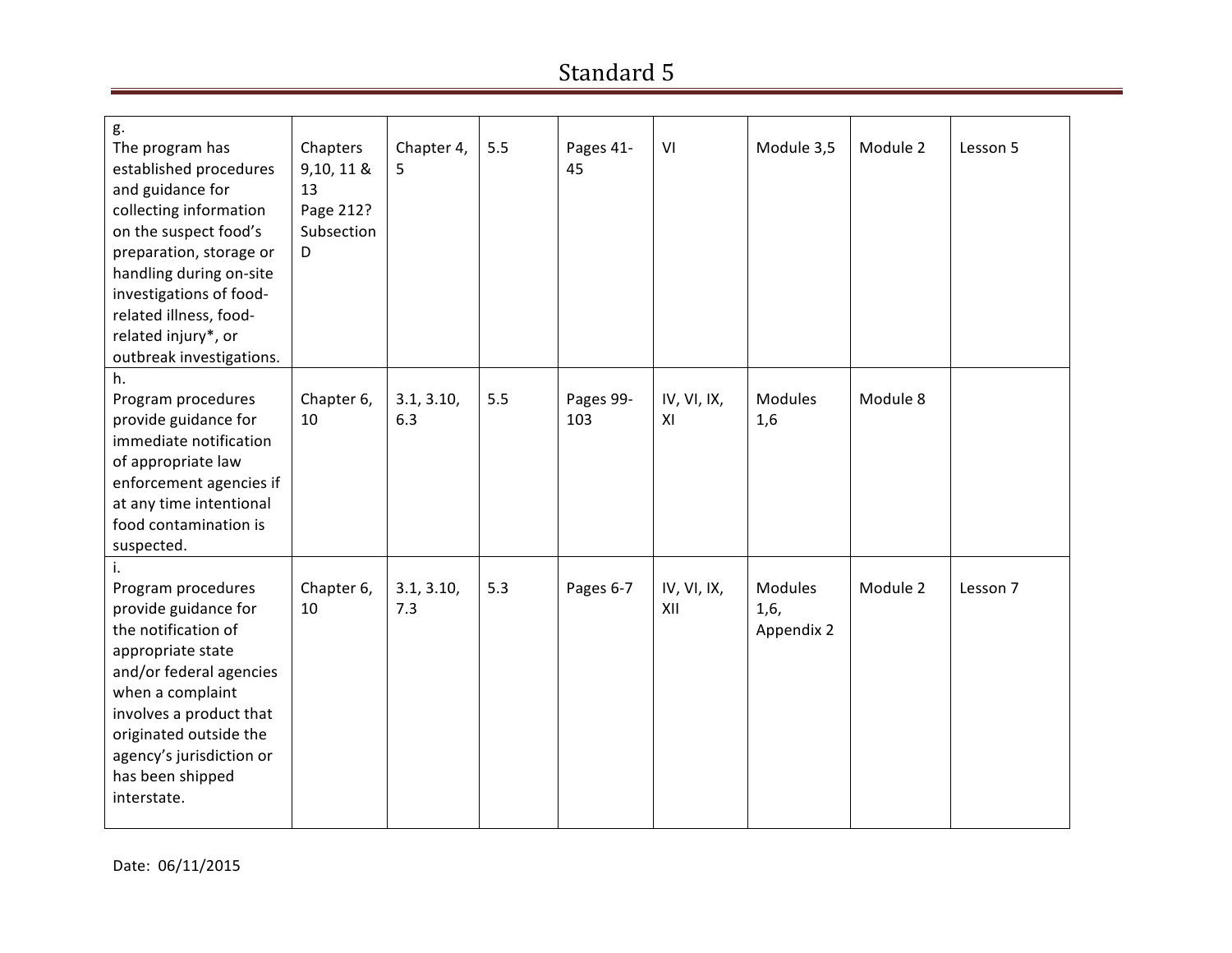| 2. Reporting Procedures             |            |           |     |           |    |            |          |          |
|-------------------------------------|------------|-----------|-----|-----------|----|------------|----------|----------|
| a.                                  |            |           |     |           |    |            |          |          |
| Possible contributing               | Chapters   | 5.2       | 5.3 | Pages 34- | VI | Module 3,6 | Module 3 | Lesson 2 |
| factors to the food-                | 9, 10, 11  |           |     | 41        |    |            |          |          |
| related illness, food-              |            |           |     |           |    |            |          |          |
| related injury* or                  |            |           |     |           |    |            |          |          |
| intentional food                    |            |           |     |           |    |            |          |          |
| contamination are                   |            |           |     |           |    |            |          |          |
| identified in each on-              |            |           |     |           |    |            |          |          |
| site investigation report.          |            |           |     |           |    |            |          |          |
| b.                                  |            |           |     |           |    |            |          |          |
| The program shares                  | Chapter 3, | 4.2, 4.3, | 5.5 | Page 75   | VI | Module 1,6 | Module 4 |          |
| final reports of                    | 6, 13      | 4.4, 7.5, |     |           |    | Appendix 6 |          |          |
| investigations with the             |            | 9.1       |     |           |    |            |          |          |
| state epidemiologist                |            |           |     |           |    |            |          |          |
| and reports of                      |            |           |     |           |    |            |          |          |
| confirmed foodborne                 |            |           |     |           |    |            |          |          |
| disease outbreaks* with             |            |           |     |           |    |            |          |          |
| CDC.                                |            |           |     |           |    |            |          |          |
| 3. Laboratory Support Documentation |            |           |     |           |    |            |          |          |
| a.                                  |            |           |     |           |    |            |          |          |
| The program has a                   |            | 4.2, 4.3, | 5.5 | $\cdot$   | VI |            |          |          |
| letter of understanding,            |            | 4.4, 9.1, |     |           |    |            |          |          |
| written procedures,                 |            |           |     |           |    |            |          |          |
| contract or MOU                     |            |           |     |           |    |            |          |          |
| acknowledging, that a               |            |           |     |           |    |            |          |          |
| laboratory(s) is willing            |            |           |     |           |    |            |          |          |
| and able to provide                 |            |           |     |           |    |            |          |          |
| analytical support to the           |            |           |     |           |    |            |          |          |
| jurisdiction's food                 |            |           |     |           |    |            |          |          |
| program. The                        |            |           |     |           |    |            |          |          |
| documentation                       |            |           |     |           |    |            |          |          |
| describes the type of               |            |           |     |           |    |            |          |          |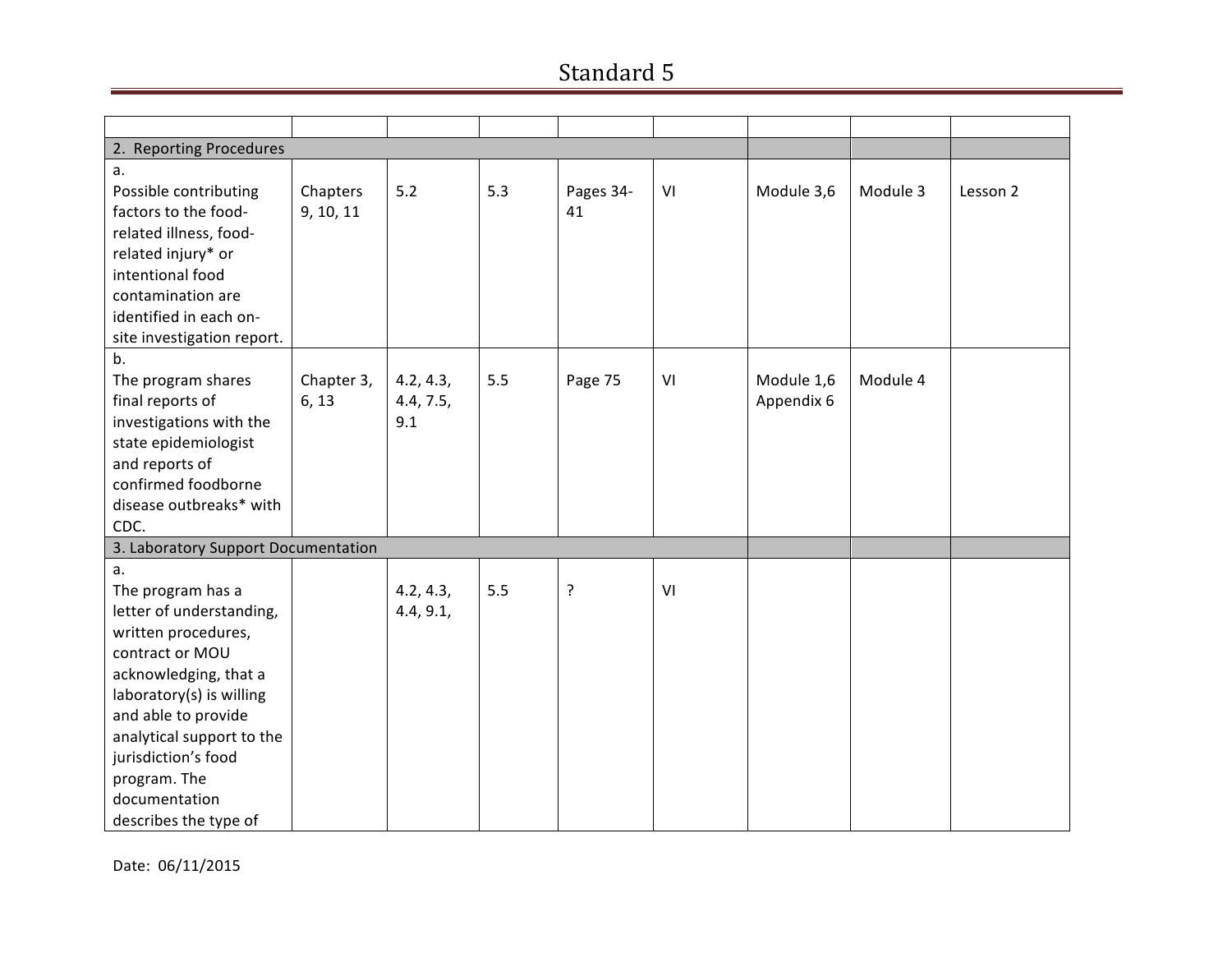| biological, chemical,<br>radiological<br>contaminants or other<br>food adulterants that<br>can be identified by the<br>laboratory. The<br>laboratory support<br>available includes the<br>ability to conduct<br>environmental sample<br>analysis, food sample<br>analysis and clinical<br>sample analysis.                                                                                                                                                                     |                       |     |   |    |  |  |
|--------------------------------------------------------------------------------------------------------------------------------------------------------------------------------------------------------------------------------------------------------------------------------------------------------------------------------------------------------------------------------------------------------------------------------------------------------------------------------|-----------------------|-----|---|----|--|--|
| b.<br>The program maintains<br>a list of alternative<br>laboratory contacts<br>from which assistance<br>could be sought in the<br>event that a food-<br>related emergency<br>exceeds the capability<br>of the primary support<br>lab(s) listed in<br>paragraph 3.a. This list<br>should also identify<br>potential sources of<br>laboratory support such<br>as FDA, USDA, CDC, or<br>environmental<br>laboratories for specific<br>analysis that cannot be<br>performed by the | 4.2, 4.3,<br>4.4, 9.1 | 5.5 | ? | VI |  |  |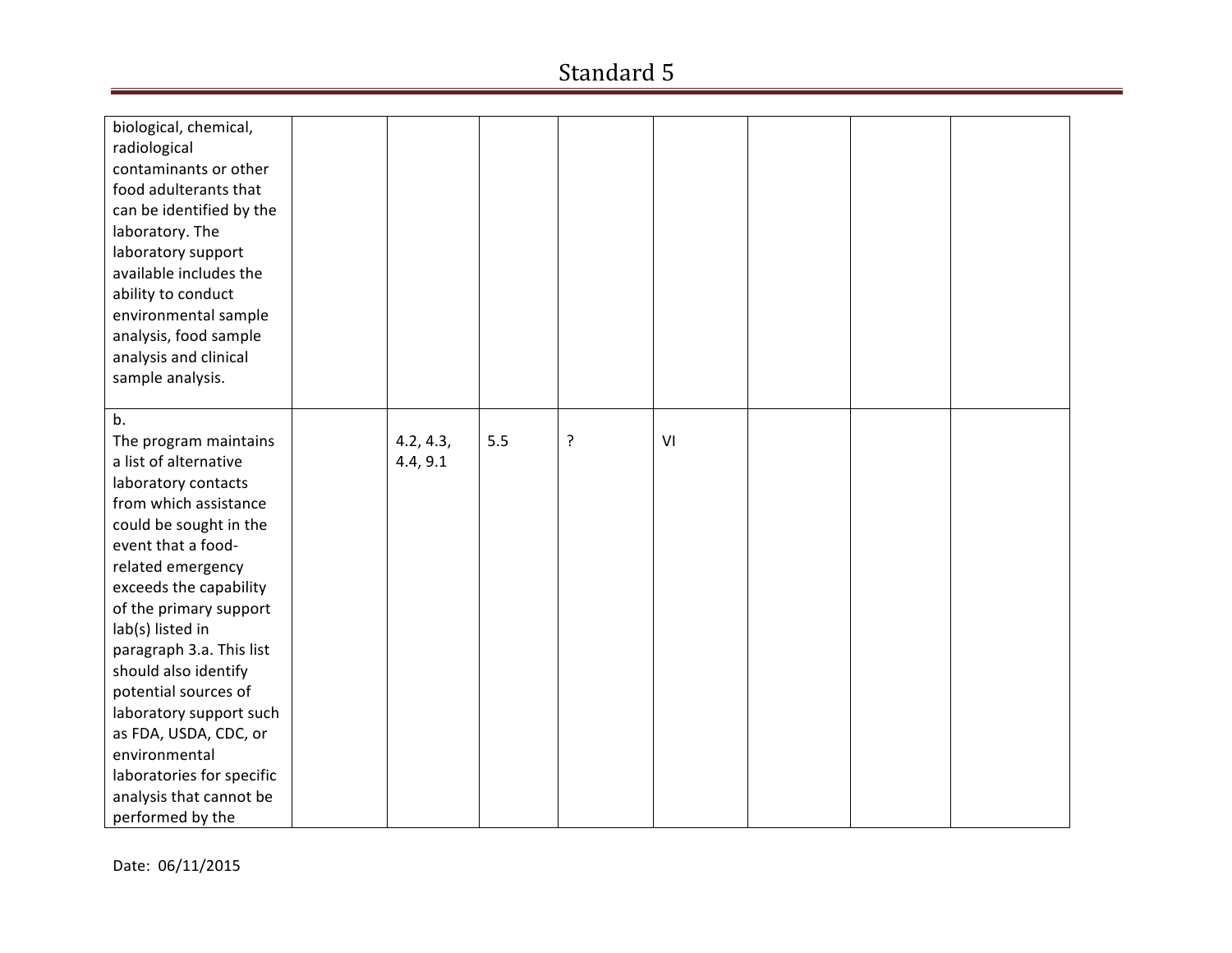| jurisdiction's primary    |            |     |     |   |              |          |          |
|---------------------------|------------|-----|-----|---|--------------|----------|----------|
| laboratory(s).            |            |     |     |   |              |          |          |
| 4. Trace-back Procedures  |            |     |     |   |              |          |          |
| a.                        |            |     |     |   |              |          |          |
| Program management        | Chapter 9  | 5.2 | 5.3 | ? | $\mathsf{V}$ |          | Lesson 7 |
| has an established        |            |     |     |   |              |          |          |
| procedure to address      |            |     |     |   |              |          |          |
| the trace-back of foods   |            |     |     |   |              |          |          |
| implicated in an illness, |            |     |     |   |              |          |          |
| outbreak or intentional   |            |     |     |   |              |          |          |
| food contamination.       |            |     |     |   |              |          |          |
| The trace-back            |            |     |     |   |              |          |          |
| procedure provides for    |            |     |     |   |              |          |          |
| the coordinated           |            |     |     |   |              |          |          |
| involvement of all        |            |     |     |   |              |          |          |
| appropriate agencies      |            |     |     |   |              |          |          |
| and identifies a          |            |     |     |   |              |          |          |
| coordinator to guide the  |            |     |     |   |              |          |          |
| investigation. Trace-     |            |     |     |   |              |          |          |
| back reports are shared   |            |     |     |   |              |          |          |
| with all agencies         |            |     |     |   |              |          |          |
| involved and with CDC.    |            |     |     |   |              |          |          |
| 5. Recalls                |            |     |     |   |              |          |          |
| a.                        |            |     |     |   |              |          |          |
| Program management        | Chapter 12 | 5.2 | 5.3 | ? | V, IX        | Module 8 |          |
| has an established        |            |     |     |   |              |          |          |
| procedure to address      |            |     |     |   |              |          |          |
| the recall of foods       |            |     |     |   |              |          |          |
| implicated in an illness, |            |     |     |   |              |          |          |
| outbreak or intentional   |            |     |     |   |              |          |          |
| food contamination.       |            |     |     |   |              |          |          |
| b.                        |            |     |     |   |              |          |          |
| When the jurisdiction     | Chapter 12 | 5.2 |     | ? | VI, IX       | Module 8 |          |
| has the responsibility to |            |     |     |   |              |          |          |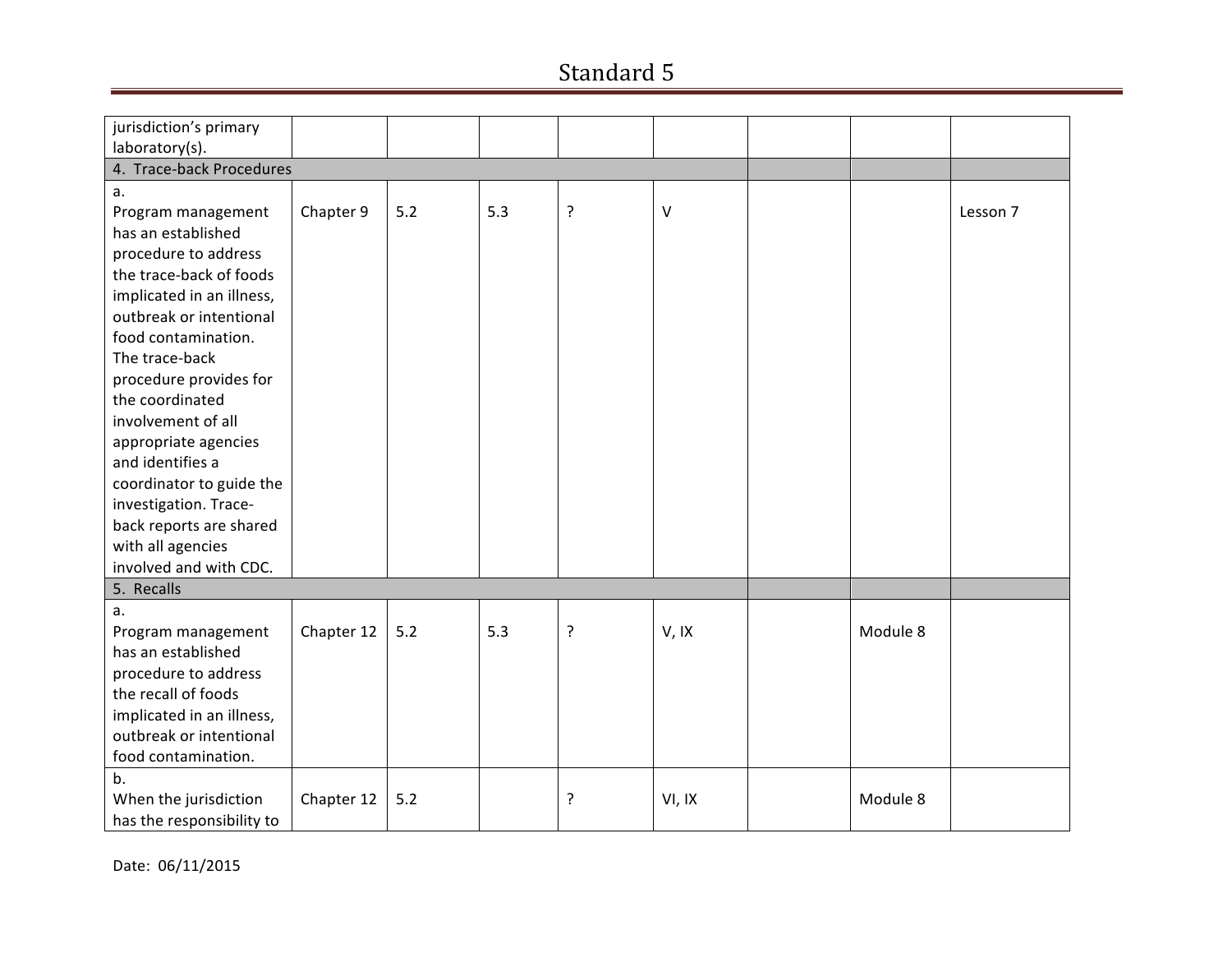| request or monitor a<br>product recall, written<br>procedures equivalent<br>to 21 CFR, Part 7 are |                 |     |     |                    |                   |            |          |  |
|---------------------------------------------------------------------------------------------------|-----------------|-----|-----|--------------------|-------------------|------------|----------|--|
| followed.                                                                                         |                 |     |     |                    |                   |            |          |  |
| c.                                                                                                |                 |     |     |                    |                   |            |          |  |
| Written policies and                                                                              | Chapter 12      | 5.2 |     | ?                  | VI                |            |          |  |
| procedures exist for                                                                              |                 |     |     |                    |                   |            |          |  |
| verifying the                                                                                     |                 |     |     |                    |                   |            |          |  |
| effectiveness of recall                                                                           |                 |     |     |                    |                   |            |          |  |
| actions by firms                                                                                  |                 |     |     |                    |                   |            |          |  |
| (effectiveness checks)                                                                            |                 |     |     |                    |                   |            |          |  |
| when requested by                                                                                 |                 |     |     |                    |                   |            |          |  |
| another agency.                                                                                   |                 |     |     |                    |                   |            |          |  |
| 6. Media Management                                                                               |                 |     |     |                    |                   |            |          |  |
| a.<br>The program has a                                                                           |                 | 3.6 | 5.5 |                    |                   | Module 6   | Module 8 |  |
| written policy or                                                                                 | Chapter 3,<br>6 |     |     | Page 73<br>and 105 | V, VI, XI,<br>XII | Appendix 2 |          |  |
| procedure that defines                                                                            |                 |     |     |                    |                   |            |          |  |
| a protocol for providing                                                                          |                 |     |     |                    |                   |            |          |  |
| information to the                                                                                |                 |     |     |                    |                   |            |          |  |
| public regarding a                                                                                |                 |     |     |                    |                   |            |          |  |
| foodborne illness                                                                                 |                 |     |     |                    |                   |            |          |  |
| outbreak or food safety                                                                           |                 |     |     |                    |                   |            |          |  |
| emergency. The                                                                                    |                 |     |     |                    |                   |            |          |  |
| policy/procedure should                                                                           |                 |     |     |                    |                   |            |          |  |
| address coordination                                                                              |                 |     |     |                    |                   |            |          |  |
| and cooperation with                                                                              |                 |     |     |                    |                   |            |          |  |
| other agencies involved                                                                           |                 |     |     |                    |                   |            |          |  |
| in the investigation. A                                                                           |                 |     |     |                    |                   |            |          |  |
| media person is                                                                                   |                 |     |     |                    |                   |            |          |  |
| designated in the                                                                                 |                 |     |     |                    |                   |            |          |  |
| protocol.                                                                                         |                 |     |     |                    |                   |            |          |  |
| 7. Data Review and Analysis                                                                       |                 |     |     |                    |                   |            |          |  |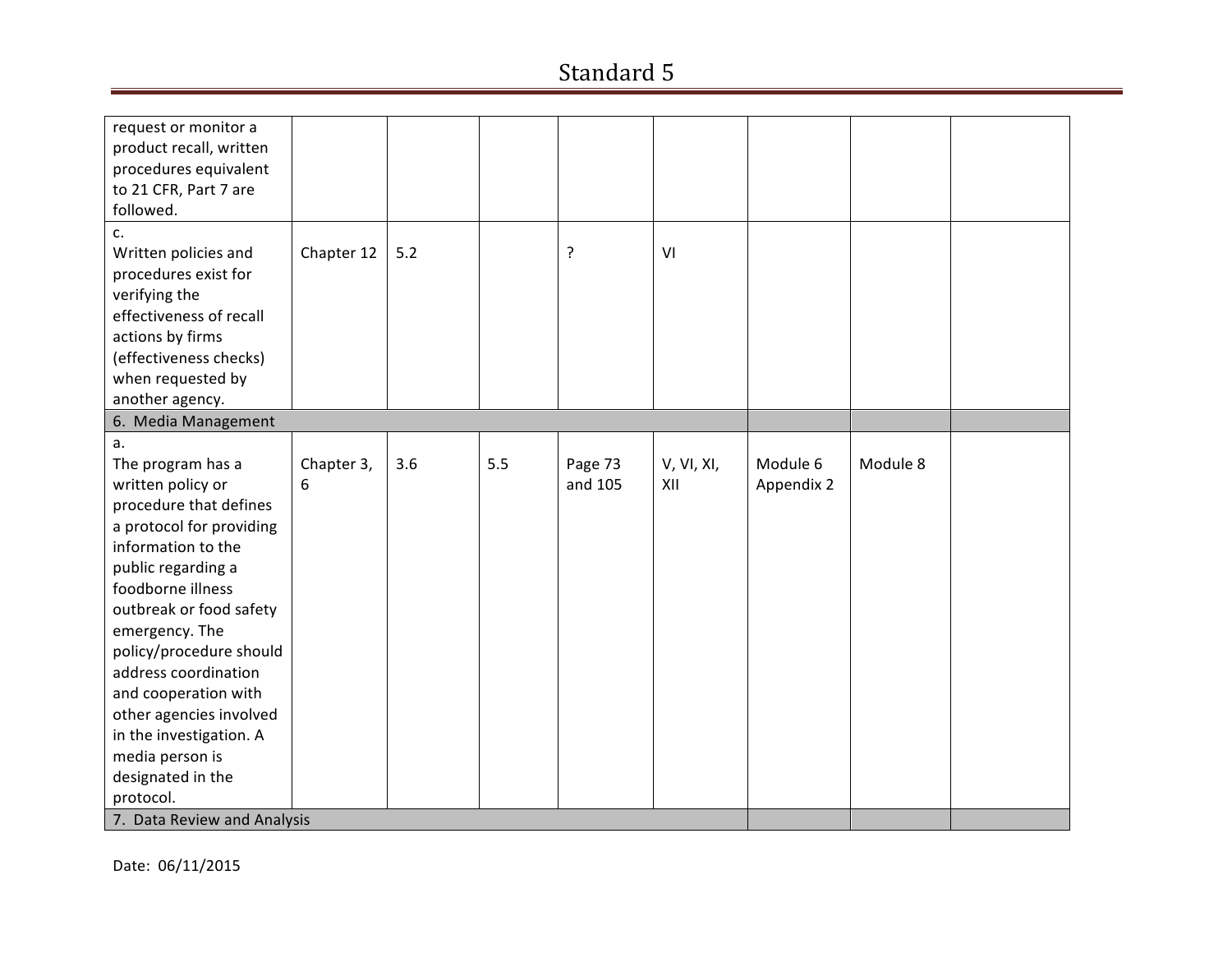| a.                      |         |           |   | 2&3 |  |  |
|-------------------------|---------|-----------|---|-----|--|--|
| At least once per year, | Chapter | 4.3,      | ? |     |  |  |
| the program conducts a  | 13, 14  | Chapter 8 |   |     |  |  |
| review of the data in   |         |           |   |     |  |  |
| the complaint log or    |         |           |   |     |  |  |
| database and the        |         |           |   |     |  |  |
| foodborne illness and   |         |           |   |     |  |  |
| food-related injury*    |         |           |   |     |  |  |
| investigations to       |         |           |   |     |  |  |
| identify trends and     |         |           |   |     |  |  |
| possible contributing   |         |           |   |     |  |  |
| factors that are most   |         |           |   |     |  |  |
| likely to cause         |         |           |   |     |  |  |
| foodborne illness or    |         |           |   |     |  |  |
| food-related injury*.   |         |           |   |     |  |  |
| These periodic reviews  |         |           |   |     |  |  |
| of foodborne illnesses  |         |           |   |     |  |  |
| may suggest a need for  |         |           |   |     |  |  |
| further investigations  |         |           |   |     |  |  |
| and may suggest steps   |         |           |   |     |  |  |
| for illness prevention. |         |           |   |     |  |  |
| b.                      |         |           |   |     |  |  |
| The review is conducted | Chapter | 4.3,      |   |     |  |  |
| with prevention in mind | 13, 14  | Chapter 8 |   |     |  |  |
| and focuses on, but is  |         |           |   |     |  |  |
| not limited to, the     |         |           |   |     |  |  |
| following:              |         |           |   |     |  |  |
| 1)                      |         |           |   |     |  |  |
| Foodborne Disease       |         |           |   |     |  |  |
|                         |         |           |   |     |  |  |
| Outbreaks*, Suspect     |         |           |   |     |  |  |
| Foodborne Outbreaks*    |         |           |   |     |  |  |
| and Confirmed           |         |           |   |     |  |  |
| Foodborne Disease       |         |           |   |     |  |  |
| Outbreaks* in a single  |         |           |   |     |  |  |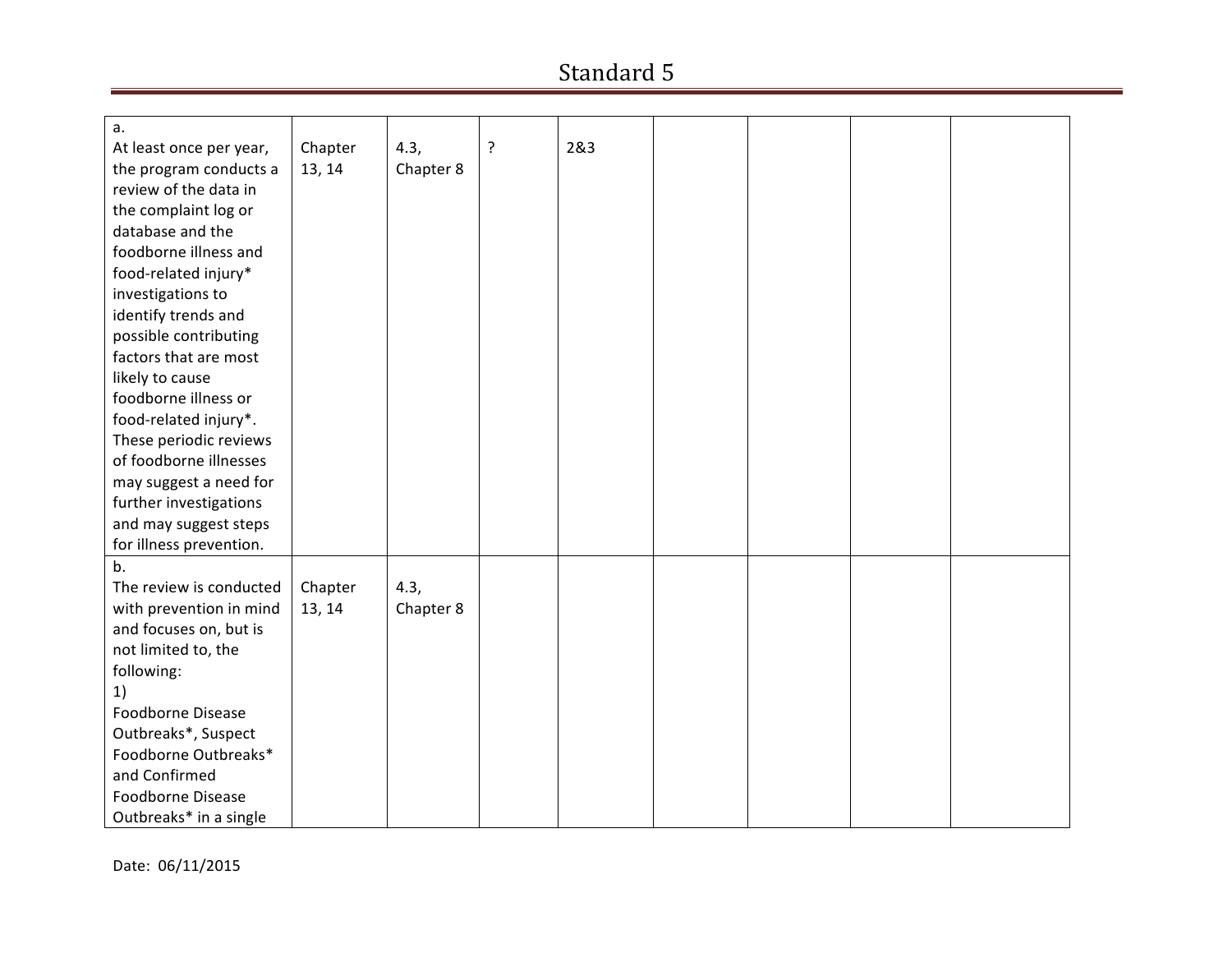| establishment;         |  |  |  |  |
|------------------------|--|--|--|--|
| 2)                     |  |  |  |  |
| Foodborne Disease      |  |  |  |  |
| Outbreaks*, Suspect    |  |  |  |  |
| Foodborne Outbreaks*   |  |  |  |  |
| and Confirmed Disease  |  |  |  |  |
| Outbreaks* in the same |  |  |  |  |
| establishment type;    |  |  |  |  |
| 3)                     |  |  |  |  |
| Foodborne Disease      |  |  |  |  |
| Outbreaks*, Suspect    |  |  |  |  |
| Foodborne Outbreaks*   |  |  |  |  |
| and Confirmed          |  |  |  |  |
| Foodborne Disease      |  |  |  |  |
| Outbreaks* implicating |  |  |  |  |
| the same food;         |  |  |  |  |
| 4)                     |  |  |  |  |
| Foodborne Disease      |  |  |  |  |
| outbreaks*, Suspect    |  |  |  |  |
| Foodborne Outbreaks*   |  |  |  |  |
| and Confirmed          |  |  |  |  |
| Foodborne Disease      |  |  |  |  |
| Outbreaks* associated  |  |  |  |  |
| with similar food      |  |  |  |  |
| preparation processes; |  |  |  |  |
| 5)                     |  |  |  |  |
| Number of confirmed    |  |  |  |  |
| foodborne disease      |  |  |  |  |
| outbreaks*;            |  |  |  |  |
| 6)                     |  |  |  |  |
| Number of foodborne    |  |  |  |  |
| disease outbreaks* and |  |  |  |  |
| suspect foodborne      |  |  |  |  |
| disease outbreaks*;    |  |  |  |  |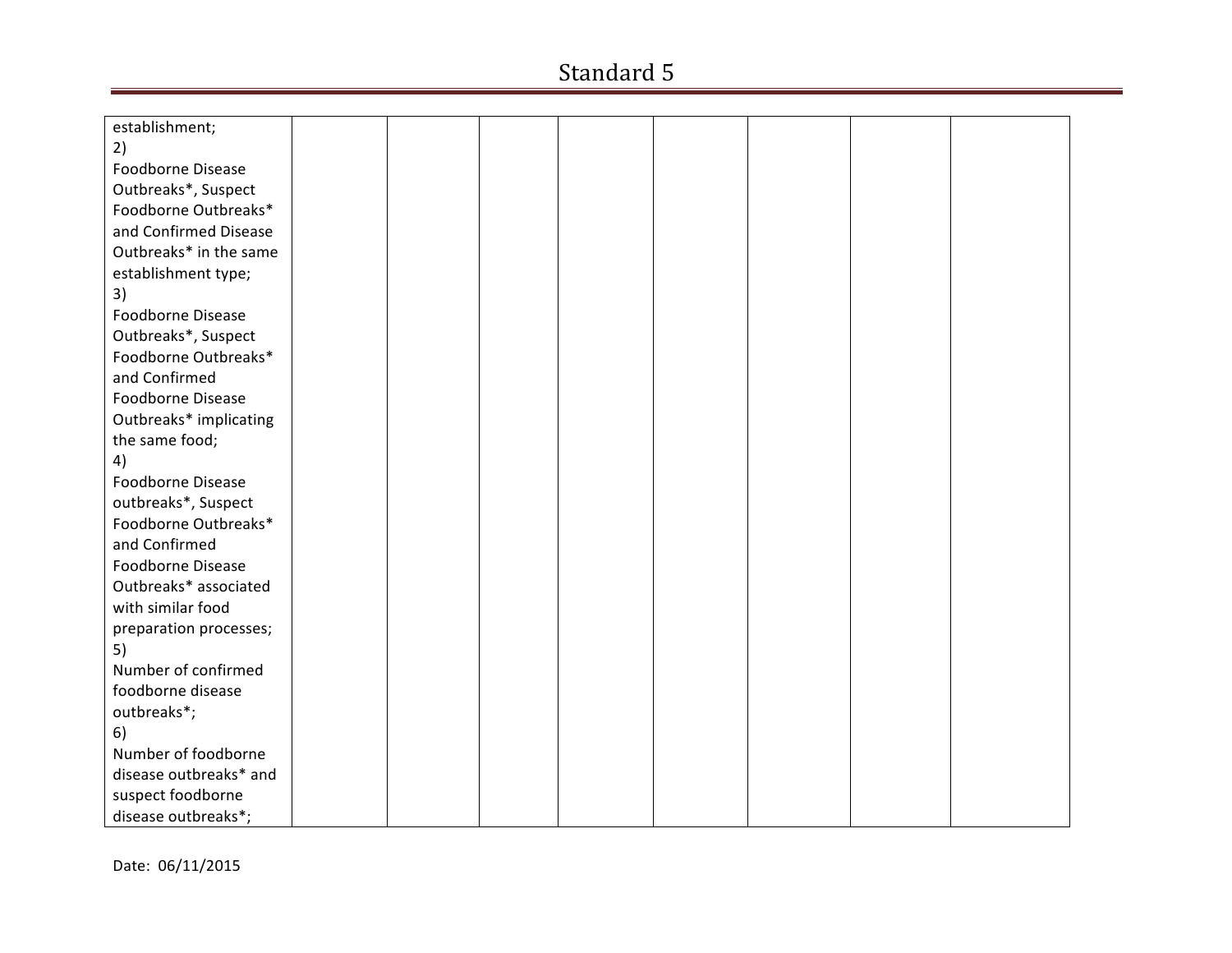| 7)                       |           |   |   |  |  |
|--------------------------|-----------|---|---|--|--|
| Contributing factors     |           |   |   |  |  |
| most often identified;   |           |   |   |  |  |
| 8)                       |           |   |   |  |  |
| Number of complaints     |           |   |   |  |  |
| involving real and       |           |   |   |  |  |
| alleged threats of       |           |   |   |  |  |
| intentional food         |           |   |   |  |  |
| contamination; and       |           |   |   |  |  |
| 9)                       |           |   |   |  |  |
| Number of complaints     |           |   |   |  |  |
| involving the same       |           |   |   |  |  |
| agent and any            |           |   |   |  |  |
| complaints involving     |           |   |   |  |  |
| unusual agents when      |           |   |   |  |  |
| agents are identified.   |           |   |   |  |  |
| c.                       |           |   |   |  |  |
| In the event that there  | Chapter 8 | ? | ? |  |  |
| have been no food-       |           |   |   |  |  |
| related illness or food- |           |   |   |  |  |
| related injury* outbreak |           |   |   |  |  |
| investigations           |           |   |   |  |  |
| conducted during the     |           |   |   |  |  |
| twelve months prior to   |           |   |   |  |  |
| the data review and      |           |   |   |  |  |
| analysis, program        |           |   |   |  |  |
| management will plan     |           |   |   |  |  |
| and conduct a mock       |           |   |   |  |  |
| foodborne illness        |           |   |   |  |  |
| investigation to test    |           |   |   |  |  |
| program readiness. The   |           |   |   |  |  |
| mock investigation       |           |   |   |  |  |
| should simulate          |           |   |   |  |  |
| response to an actual    |           |   |   |  |  |